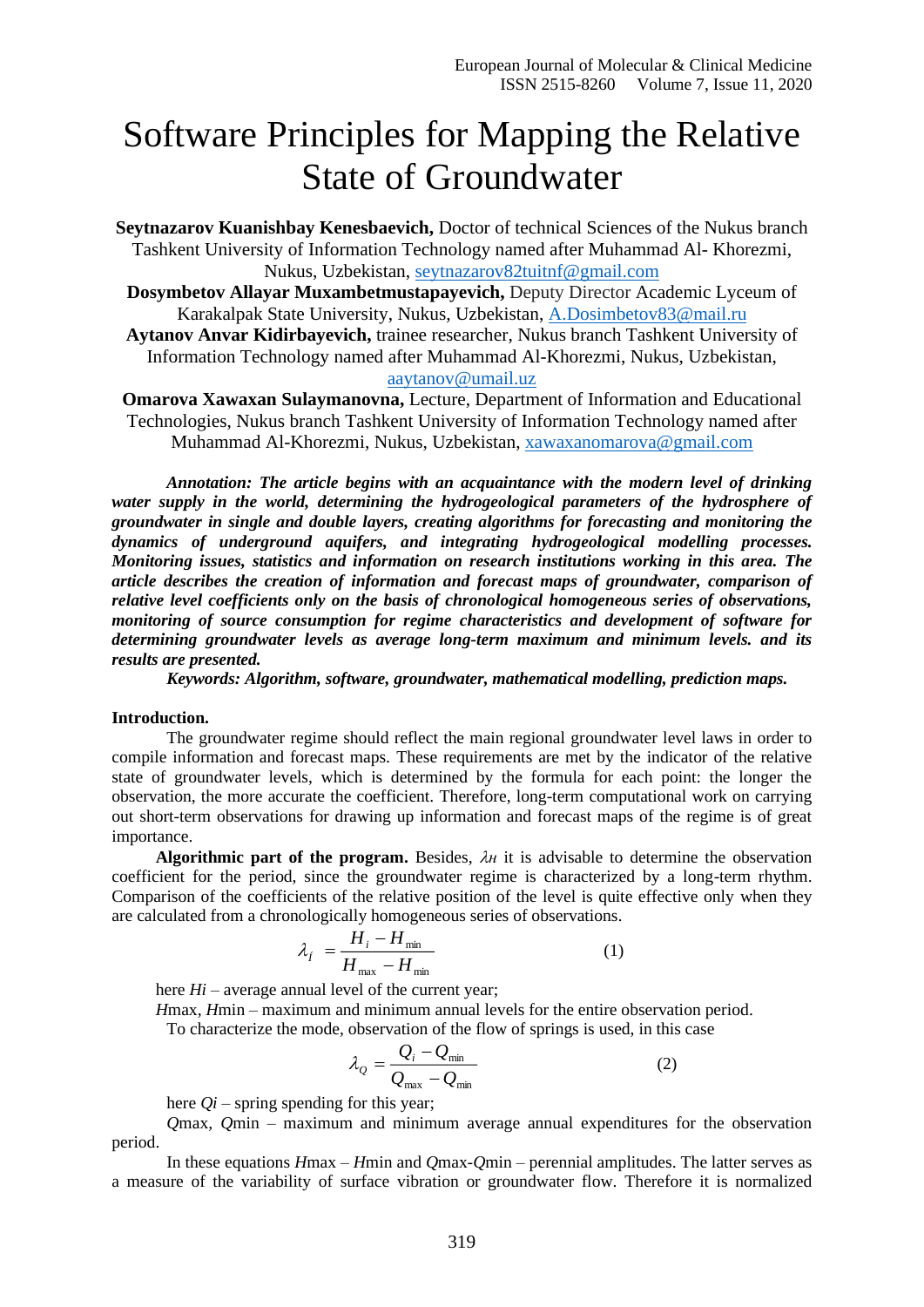(perennial amplitude shares) coefficients  $\lambda_H$  (or  $\lambda_Q$ ) shows that, what part of the multiyear amplitude. This year represents the minimum value of the water table this year (spring run off) or observation period. When creating forecast maps *н* calculated predictive level, *H*max *and H*min while - values observed over many years. In long-term observations  $\lambda$ <sup>*H*</sup> the coefficient can be calculated as a percentage of the standard deviation.

In this case, (1) the formula looks like this,  $\lambda_H$  from 0 till 1 changes. The coefficient  $\lambda_H$  equal to zero ( $Hi = H$ min). This year's level is the lowest in many years of the situation,  $\lambda h = I(Hi = H$ max) its value is approaching a multi-year maximum.

The coefficient *н* reliability largely depends on the duration of observations at each point as a characteristic of the state of the level: the longer the observation, the greater the value of the coefficient.

**Algorithm for creating maps.** Computational work based on long-term observations or short-term observations is of great importance for the creation of information and forecast maps.

In addition, the coefficient  $\lambda$ <sup>*H*</sup> is advisable to determine according to observations relating only to one period, since the regime of groundwater is characterized by long-term rhythm, i.e. the duration of observations should be a homogeneous series (20, 30 years, etc.).

Thus, the groundwater levels from formula (1) are determined as the average value of the long-term maximum and minimum levels. Such a permutation is valid only for signs that obey the normal distribution law. In other cases, the coefficient  $\lambda$  The relative position of the sum and the average corresponds to multi-year levels  $\lambda'_I$  Having calculated the coefficient, it will be possible to control it using the formula below

$$
\lambda'_{i} = \frac{H_{i} - \overline{H}}{H_{\text{max}} - H_{\text{min}}},\tag{3}
$$

here *Í* - Average long-term volume (norm) of the groundwater level as the average of all values of the chronological series.

The coefficient  $\lambda'_i$  what fraction of the multiyear amplitude t. This year shows that the level of this year will deviate from the average level of the observation period.  $\lambda'_{f} = 0$  depending on the level of groundwater in a year, it is at a long-term mark.

So if  $\lambda_H = 0.5$ ,  $\lambda'_f = 0$  depending on the level of groundwater, the average long-term depth per year. Based on the algorithms described above, the block diagram of the program looks like this (1.Picture.):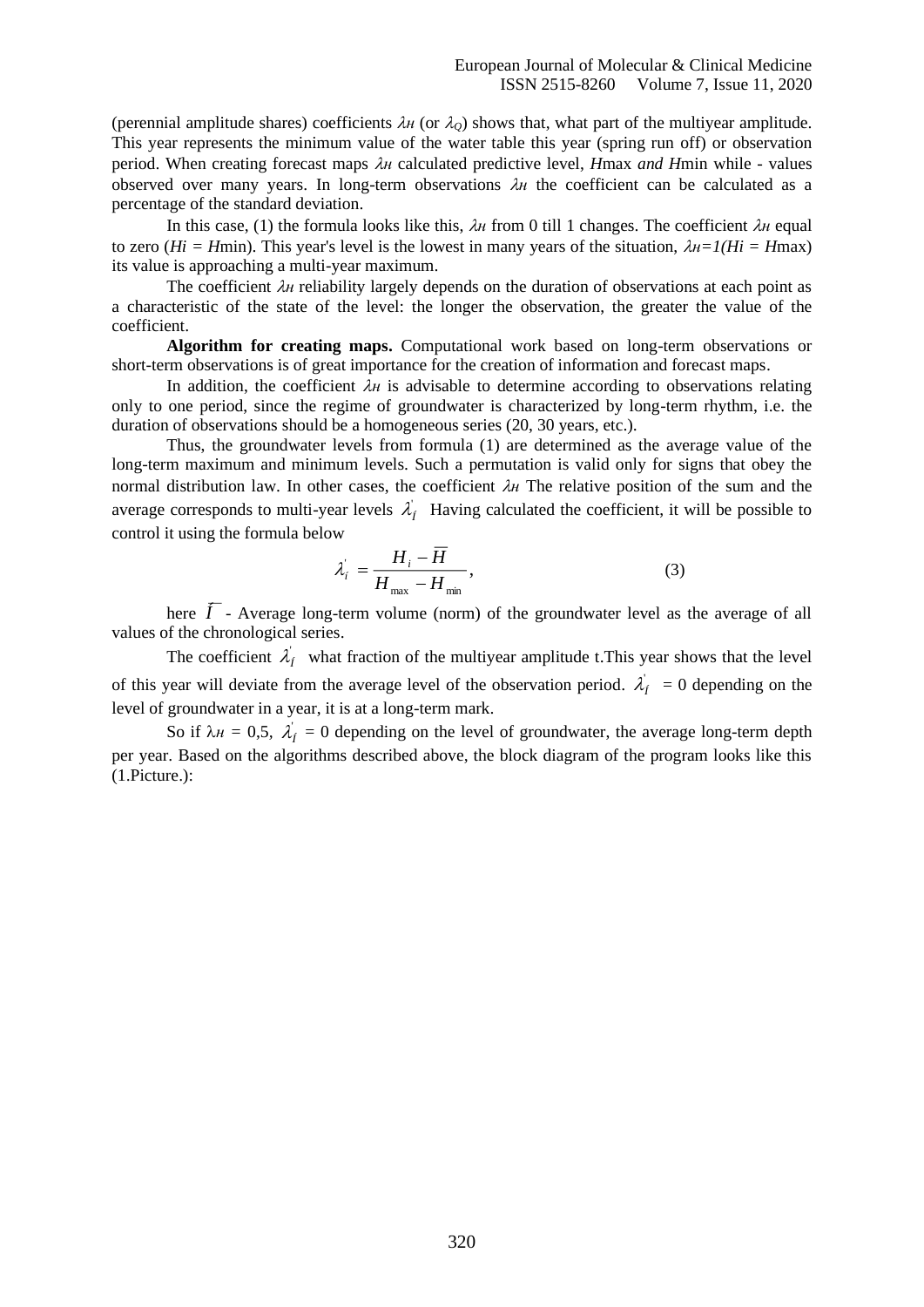

**1.Picture.** *Block diagram of the principles of constructing a map of the mutual arrangement of groundwater.*

The flowchart algorithm makes it possible to compile maps of the relative state of groundwater based on the average annual level for the year, the maximum and minimum average annual levels for the entire observation period, spring discharge per year, maximum and minimum average annual discharge for the observation period.

**Result.** n some cases, fluctuations in the groundwater surface do not obey the normal distribution law. However, histograms often have relatively minor skewness that λ*H* limits the value. Experimental work shows that for practical purposes, the calculation of this coefficient according to (1) is completely expedient, since when constructing maps of the relative levels of the situation  $\lambda$ <sup>*H*</sup> in a wide range, for example, 0.2–0.4 or 0.4–0.6, and h. turns out (Picture.2.).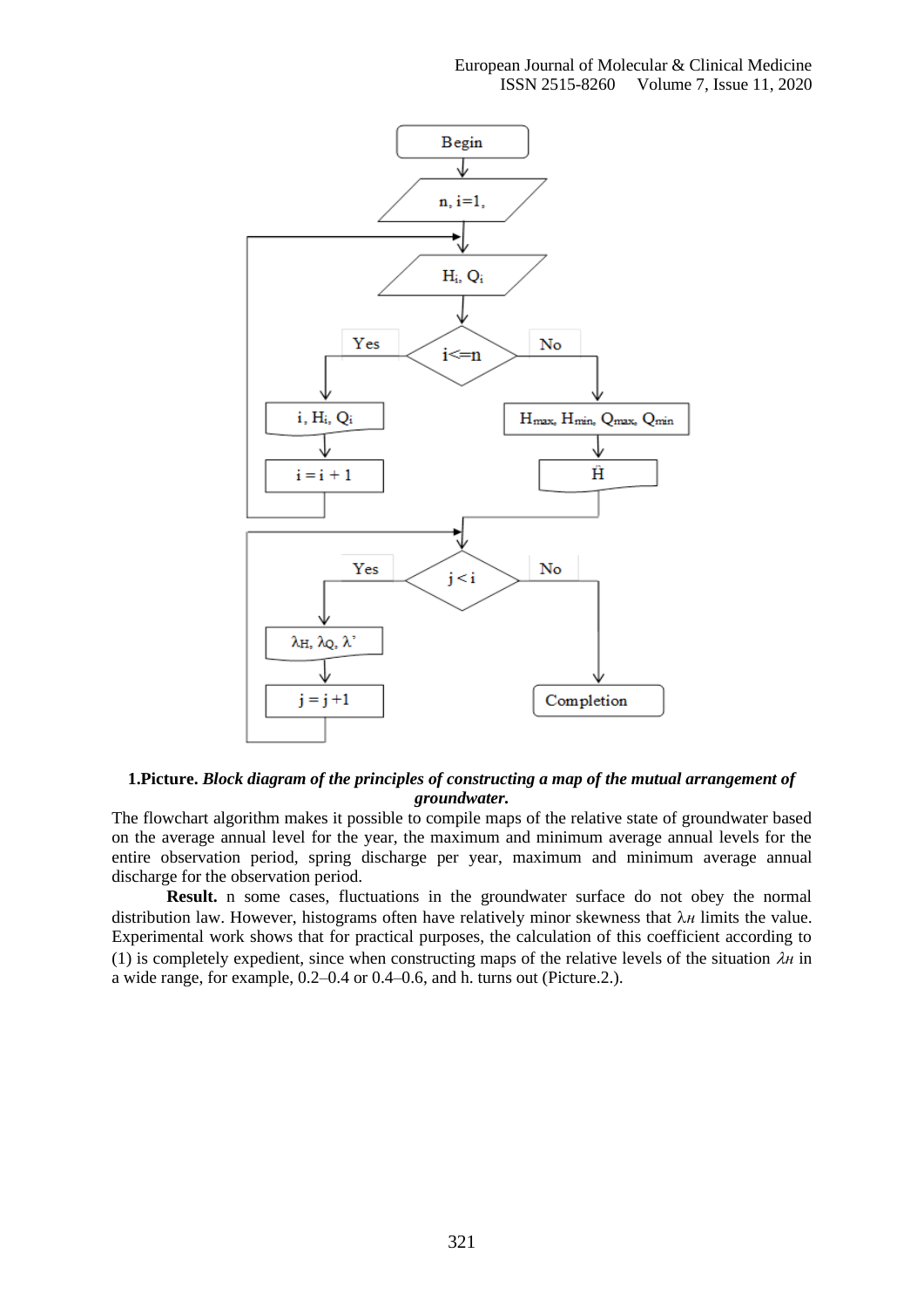| <b>DE</b> Software principles for mapping the relative state of groundwater |                                                                                                                                                                                                                                                                               | □      | ×             |
|-----------------------------------------------------------------------------|-------------------------------------------------------------------------------------------------------------------------------------------------------------------------------------------------------------------------------------------------------------------------------|--------|---------------|
| $\vert$ 3<br>$n =$                                                          | Enter:<br>$i = 1$                                                                                                                                                                                                                                                             |        | $\mu_{\rm B}$ |
| 14<br>$Hi =$                                                                | $H1 = 2$<br>$ Q1 = 3$<br>$i = 2$                                                                                                                                                                                                                                              |        |               |
| 5<br>$Qi =$                                                                 | $H2 = 3$<br>$Q2 = 4$                                                                                                                                                                                                                                                          |        |               |
| $A =$<br>$\mathbf{1}$                                                       | $i = 3$<br>$H3 = 4$<br>$ Q3 = 5$<br>$\hat{H} = 1$<br>Result:<br>$i = 1$<br>$\lambda H = 0$<br>$\lambda Q = 0$<br>$\lambda' = 0.5$<br>$i = 2$<br>$\lambda$ H = 0.5<br>$\lambda Q = 0.5$<br>$\lambda' = 1$<br>$i = 3$<br>$\lambda H = 1$<br>$\lambda Q = 1$<br>$\lambda' = 1.5$ |        |               |
| Enter<br>Result<br>Close                                                    |                                                                                                                                                                                                                                                                               |        |               |
| $\mathbf{a}$ .<br>$\sim$ $\sim$<br>$\sim$ $\sim$<br>$\sim$                  | $\mathbf{u}$<br>$\sim$<br>$\sim$ $\sim$<br>$\sim$ $\sim$<br>$\cdot$                                                                                                                                                                                                           | $\sim$ | ۰.            |

*2.Picture. Program window of the results of mapping trends in the relative state of groundwater.*

## **Conclusion**

The creation of software for the results of the principles of mapping the relative state of groundwater was carried out on the basis of the following algorithms**:**

• Comparison of the coefficients of the relative position of the groundwater level only by calculating them from chronologically homogeneous series of observations;

• Algorithm for tracking the flow of springs according to the characteristics of the groundwater regime;

• Determination of the groundwater level as the average long-term maximum and minimum levels.

## **References**

- 1. Zaynidinov, H., Juraev, J., Juraev, U. Digital image processing with two dimensional haar wavelets (2020) International Journal of Advanced Trends in Computer Science and Engineering, 9 (3), pp. 2729-2734.
- 2. Khayitov, S., Muxamedaminov, A., Boboev, A., Yusubov, J., Atadjanova, D. Features of digital systems in Asean countries (2020) International Journal of Advanced Science and Technology, 29 (5), pp. 1839-1845.
- 3. Matchanov, N.A., Butunbayev, B.N., Saidov, D.S., Bobojonov, K.A. Monitoring System for Small-Scale Photovoltaic Plants (2020) Applied Solar Energy (English translation of Geliotekhnika), 56 (2), pp. 131-136.
- 4. Sultaniyazovich, Y.M., Muhammadjonovich, T.B., Ergashevna, E.B. Modern understanding of mathematical modeling technologies for managed ecosystems of water bodies (2020) Journal of Advanced Research in Dynamical and Control Systems, 12 (7 Special Issue), pp. 2214-2222.
- 5. Tukhliev, I.S., Abdukhamidov, S.A., Muhamadiev, A.N. Features of the use of digital technology in the development of geographic information systems in tourism (2020) Journal of Advanced Research in Dynamical and Control Systems, 12 (7 Special Issue), pp. 2206- 2208.